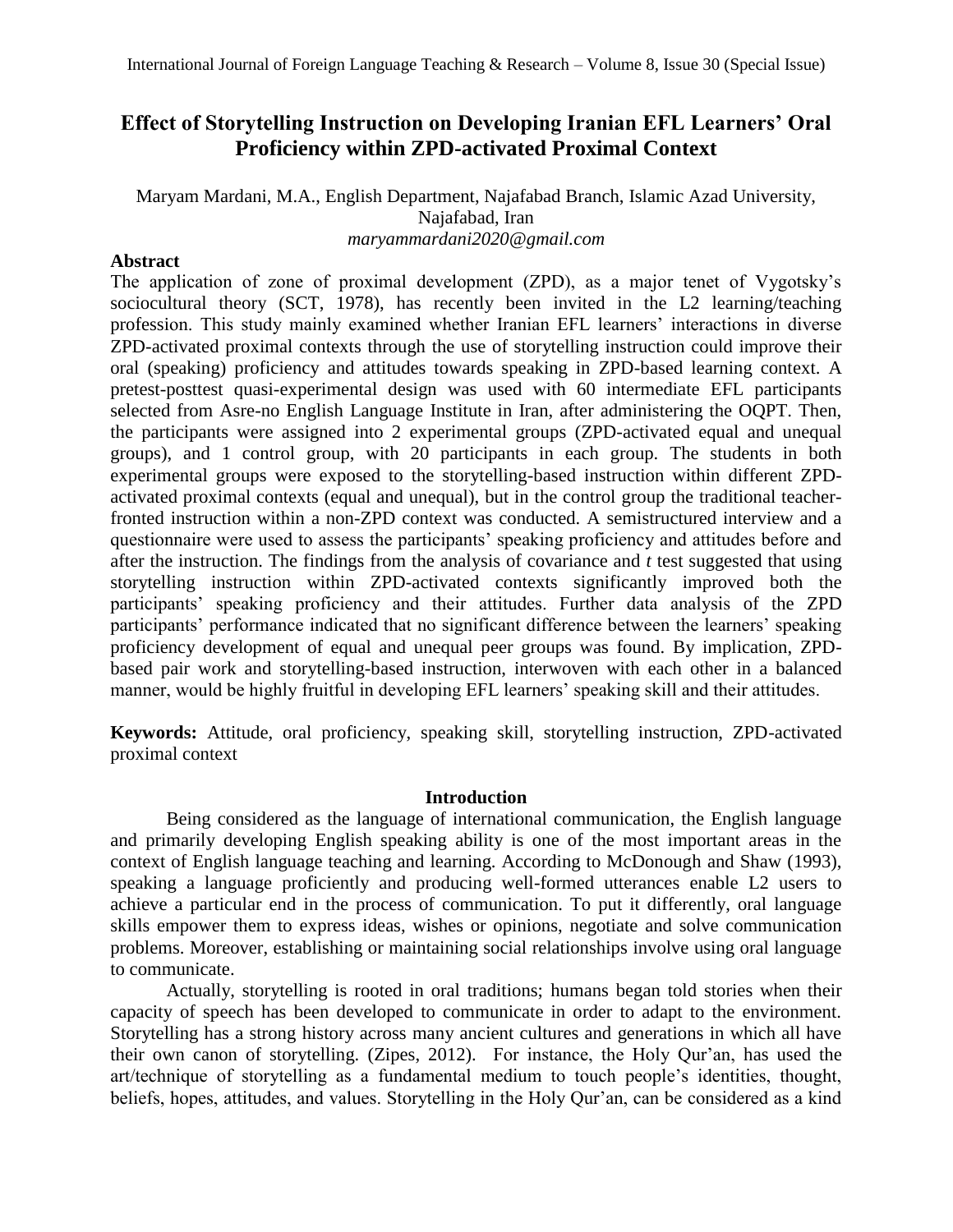of training for humans who considered to have intelligent, social, and lively mind through the way of making meaning of their lives and experiences. To name but a few, "There is, in their stories, instruction for men endued with understanding. It is not a tale invented, but a confirmation of what went before it, a detailed exposition of all things, and a guide and a mercy to any such as believe" (The Qur'an 12:111). Due to the characteristics of storytelling and the advantages of it as an effective instruction in the process of language learning and teaching, it has been met with a good deal of enthusiasm among language professionals, and many teachers and educators have tried to adopt storytelling as an effective instruction in this process (Wright, 2004).

The sociocultural theory (SCT) was conceived by L. S. Vygotsky (1930-1934/1978) with the mediated mind as its core concept. According to this view of mind, humans make use of symbolic tools so as to establish, mediate and regulate their relationships with others. This type of relationship has been referred to as the mediated relationship between humans and the world. The SCT of mind makes a strong contribution to understanding the nature of foreign and second language classroom (L2). Language learning process has been considered as developmental mediated by semiotic resources such as classroom materials and the environment. Moreover, language instruction within the context of zone of proximal development (ZPD) is central to language development that is created through opportunities to mediate and assist learners on the part of the teachers and peers. Learners themselves are participants in the learning process in opposition to passive recipients of instruction (Lantolf  $\&$  Thorne, 2006). With regard to the developmental process in speaking ability, it is important on the part of the teachers to pay close attention to the learners' ZPDs (Mohana, 2014).

Hence, this study explored the applicability of ZPD-based model of instruction to the method of storytelling for developing EFL learners' oral proficiency (i.e., speaking skill). Actually, this study focused on the ZPD-activated proximal context of equal and unequal peer collaborative interactions compared with the traditional teacher-fronted teaching method to see whether ZPD-based context could facilitate EFL learners' speaking skill. Moreover, the present study aimed to explore EFL learners' attitudes towards practicing speaking in ZPD-based learning context using the storytelling method.

#### **Literature Review**

### **Vygotsky's Sociocultural Theory (SCT)**

SCT was first systematized and applied by the Russian psychologist Lev Semenovich Vygotsky and his colleagues in the 1920s and 1930s. Vygotsky was called the Mozart of psychology, whose ideas have influenced in a wide range of subjects including the theory of child learning and development, language and thought, and educational psychology during his tragically short lifetime. Inspired by Spinoza, his favorite philosopher, Vygotsky stated that the key to understanding humans' abilities and the process of their development, lay in actually promoting their development.

The basic tenet of SCT is that human cognition is mediated socially through incorporating socially evolved and socially organized human tools, and mediated culturally through using cultural artifacts, activities, and concepts. Vygotsky (1978) claims that in the early steps of the cognitive development process, the child is totally dependent on the parents, who served as cultural sources, actualize the instruction initially through language to the child as to what to do, how to do, and what not to do. Actually, first, the child obtains this cultural knowledge and value through interaction and contact with others, then, the child tries to assimilate and internalize that knowledge adding personal value to it as well. To put it differently, cognitive development of the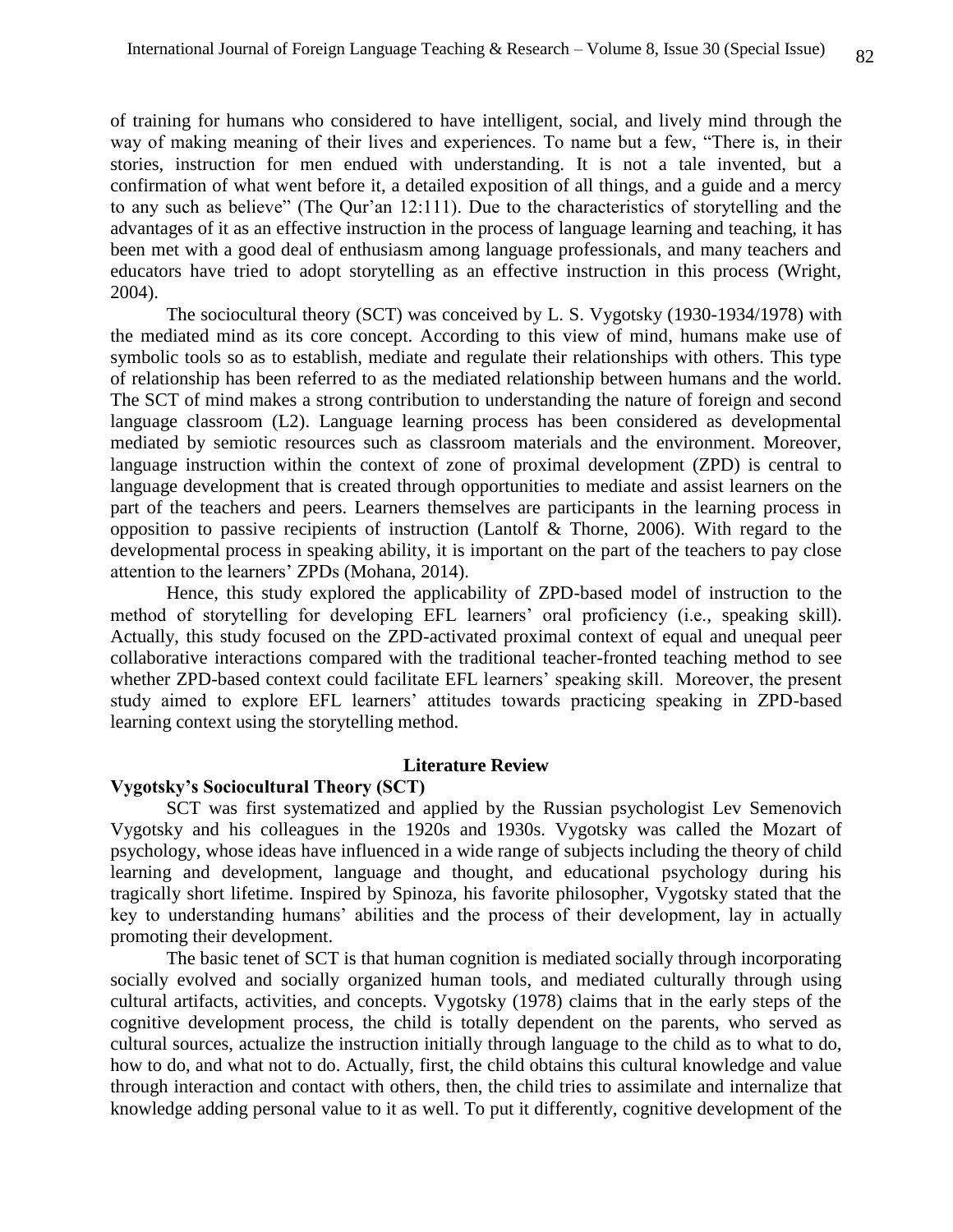child occurs when the child's mental functioning process shifts from the external context, and the learning process switches from interpsychological to the intrapsychological plane; this process is taken place within the ZPD. In this way, individuals can control their own learning environment and the sociocultural environment can nurture and scaffold them. Vygotsky states that this transition is not merely a copy, instead, it is a transformation of knowledge obtained through interactions into personal values during the processes of appropriation.

The seminal interrelated notions behind this theory can be considered as three sides of a triangulation, composed of mediation, ZPD, and scaffolding, which help to frame the discussion of SCT and reflect various applications of this theory in supporting learning.

### **Mediation**

One of the outstanding features of SCT is mediation. According to Vygotsky (1978), through the lens of sociocultural theory, learning is viewed as a mediated process during which humans interact within the social environment not just directly within the stimulus-response cycle; but, they can also use physical and symbolic tools to make such an interaction indirectly. In other words, their interactions can be mediated via physical and psychological tools or artifacts. These tools and artifacts can be generated by human cultures and then can be gradually transferred to the next generation.

Following an intellectual tradition that dates back to the work of Hegel, Marxist theoretical perspective posits a dialectical rather than dualistic relationship between humans and their own learning environment. Influenced by Marx's ideas, Vygotsky and his colleagues accept this crucial view, whereby humans shape and are shaped by their environment through a process during which a concrete activity is first mediated by physical tools and then, the mediation is extended using psychological tools; subsequently, humans' cognitive functions are also mediated. This process is called internalization. Vygotsky (1998) also points out that the secret of internalization lies in the uniquely human capacity to imitate the independent mental or intellectual operations of other humans, this process is called imitation which offers a harmonizing viewpoint to the behaviorist theories of learning; the process around which the key concept of ZPD was constructed. When a human is able to control such higher mental operations, and perform independently, the process of regulation as one type of mediation happens.

### **Zone of Proximal Development (ZPD)**

The key concept of ZPD was proposed by Vygotsky in the 1930s. Vygotsky considers the conceptual and reciprocal learning as a social process during which the social and cultural nature of interactive and dynamic learning is formed and the child's higher psychological function is developed. This notion is conceptualized the Vygotsky's (1930) concept of ZPD. Two differentiating levels of development have been proposed by the concept of ZPD, that is, the child's actual level of development characterizes the child's current level of psychological development or what the child can perform individually, and the child's potential level of development characterizes the child's proximal psychological development or what the child can perform collaboratively with assistance of more competent peers or a teacher as the social medium which in turn defines what the child can perform independently and autonomously in the future of individual psychological processes. The child can move beyond to the higher mediated level of development or engage in the higher order intellectual activity through interaction (i.e., symmetrical and asymmetrical) with peers or teachers in a specific problem-solving context, the distance between the actual and potential developmental levels is referred to as ZPD (Vygotsky, 1962).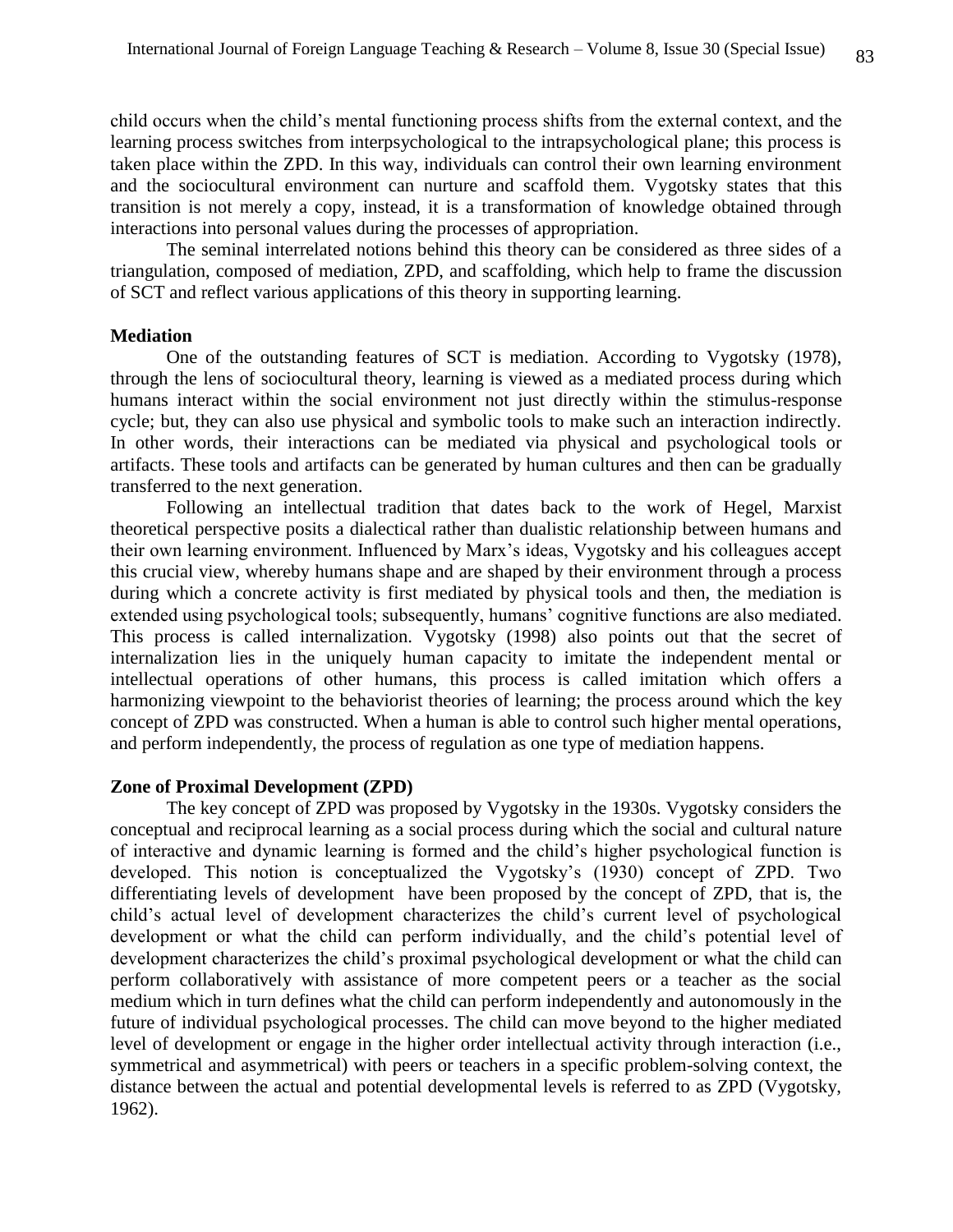### **Scaffolding**

Scaffolding is another fundamental element of Vygotsky's (1978) SCT. The concept of scaffolding was first introduced by Wood et al. (1976). Actually, this term is rooted in Vygotsky's concept of ZPD that is an essential aspect of the language acquisition process, in which a less competent individual is helped by more competent one who is referred as the mediator to solve a problem. The mediator accommodates the conceptual complexity of the task to the learners' current state of capability and provides support and encouragement to achieve higher levels of regulation. In other words, the learning process should be regulated in a way that matches learners' levels of development (Lidz, 1991; Vygotsky*,* 1978). Then, the role is gradually shifting towards the learners, which in turn helping them to become more independent and autonomous learners, and develop from being regulated by others to self-regulation. This process implying the concept of scaffolding as an effective conceptual metaphor to explain the interventional role of teachers/peers in the process of cognitive development.

### **Speaking Skill within ZPD-activated Context**

Communicative language teaching (CLT), can be portrayed as revolutionary in language teaching/learning context, with its emergence in the early 1980s. This approach put emphasis on pair/group works and interactive practice activities in the EFL classroom. Tong-Fredericks (1984) believes that pair/group work can contribute to language development, if they are structured and managed properly. Consequently, under the influence of CLT, the development of the speaking skill saw some changes in a way that reflected the principles of a communicative methodology. Hence, language teachers sought to find new ways to ameliorate the development of speaking skill in English classrooms.

Along with the preceding scenario, ZPD was crystalized as the potential to develop language skills. Doolittle (1995) argues that Vygotsky's theory concerning the ZPD provides strong support for the inclusion of CLT rational in the L2 classroom. On the basis of this theory, a series of recommendations were provided which support the use of CLT in education. ZPDbased classrooms have been suggested as a good way for language learners to eliminate emotional barriers and acquire language proficiency. In this light, storytelling has been recommended as an instructional method that may create opportunities to develop students' language skills, by providing them with the comprehensible authentic material and increasing their social interactions in the classroom.

There have been several studies focused on the role of storytelling for learners' language development. For instance, Camarillo et al. (2008) sought to investigate the impact of using storytelling method on improving learners' reading skill. To this end, 20 young EFL Spanish learners were examined using a self-report questionnaire, observation checklist, and a reading test. The findings of their study suggested that the use of storytelling for reading activities motivated learners to participate more actively in the reading task.

Numpaque and Rojas (2010) also provided a theoretical exploration into the impacts of the TPR-storytelling method on improving EFL learners' oral production and fluency. They also proposed a procedure to be followed and adapted when applying storytelling method in an EFL classroom. In their study, they specified various advantages in using the method such as facilitating the recall of the words, providing learners with enough exposure to instances of the target language, developing fluency and accuracy simultaneously, promoting a positive attitude to the L2, and lowering learners' stress during the oral performance.

In the same vein, Abdollahpour and Asadzadeh (2012), who investigated the impact of EFL learners' exposure to reading stories on writing skill, concluded that digital storytelling not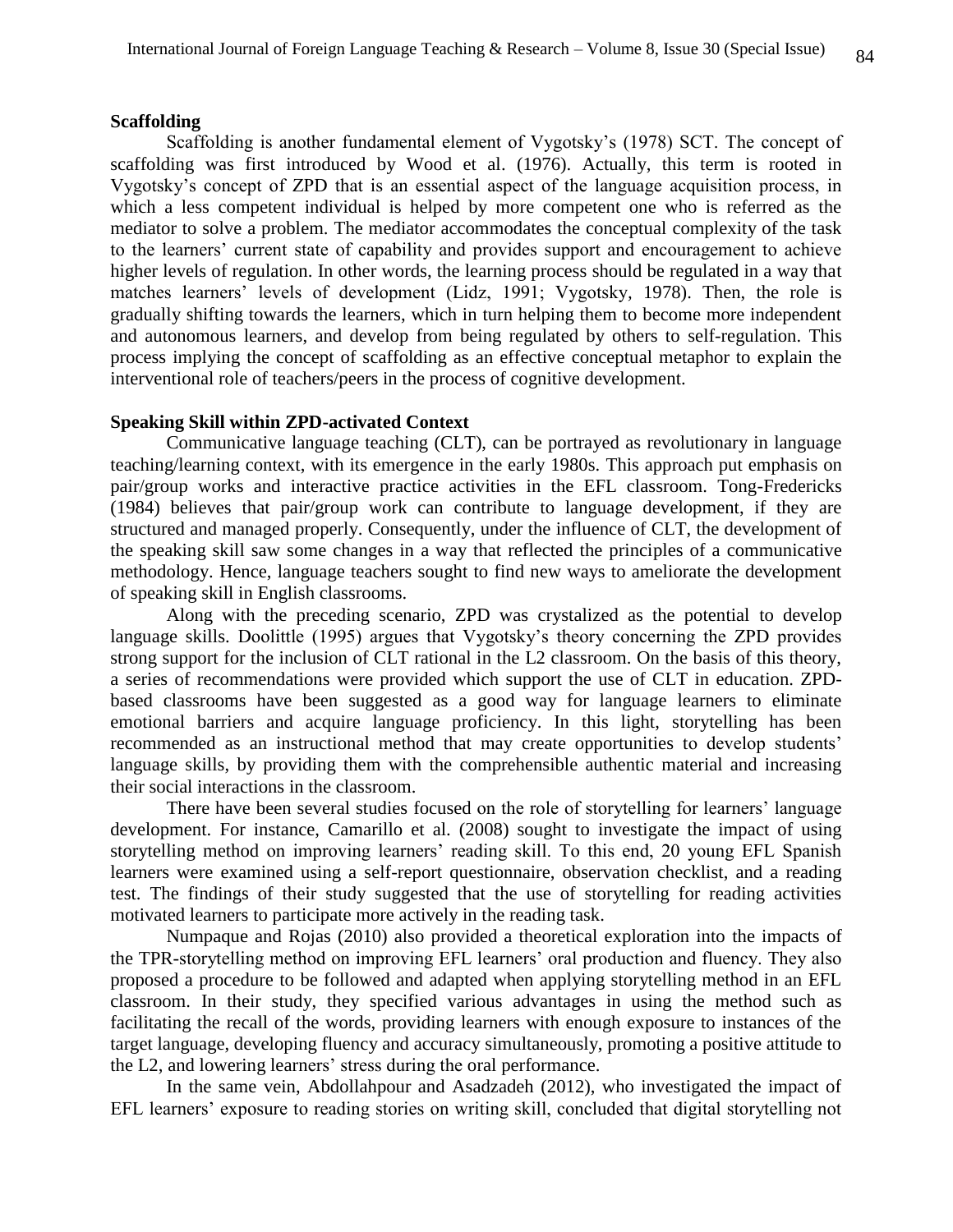only contributes to EFL learners' progress in writing skill, but also helps them explore different features of the language.

Moreover, ZPD context has been found influential in classroom settings for enhancing language teaching/learning processes. For instance, Guerrero and Vilamil (2000) analyzed the scaffolding process through which two EFL learners collaborated to revise a written text in a ZPD context. The findings showed that both learners established a shared focus attitude towards the text revision, and the writer showed a great disposition to being helped in the revision process. They proposed that in a ZPD-activated environment, peer interaction would prompt learners in the mechanism of writing tasks.

In the same line, Mohana (2014) sought to theoretically scrutinize the possible effects of ZPD-based method on learners' oral communication abilities. In order to achieve the desired level of proficiency, the participants of her study went through different phases (assisted performance, self-assisted performance, developed performance, and recursion). Mohana suggested that ZPD-based method would be quite applicable to oral skill development if environmental factors are conducive, and pair/group work are utilized appropriately with both capable and weak learners.

Actually, there is a distinct lack of consensus about which type of proficiency pairing (i.e., equal or unequal) is more conducive to L2 development. For instance, Karimi and Jalilvand (2014) conducted a study to investigate the impact of peers/teacher scaffolding on EFL learners' reading comprehension within symmetrical and asymmetrical contexts. To this end, 60 EFL learners were divided into three instructional groups; two experimental groups (asymmetrical and symmetrical) groups, and one control group. The experimental groups provided the learners with collaborative interactions in pair-subgroups, while in the control group no attempts were made to make interaction and assistance on the part of the teacher and/or peers within a totally traditional teacher-centered context. The results indicated that asymmetrical or unequal pairs worked more effectively with regard to reading comprehension, however, teacher and peer scaffolding in symmetrical and asymmetrical groups improved their reading comprehension. Whereas, several other studies lent support to the outperformance of equal pairs. To name but a few, Baleghizadeh, TimchehMemar, and TimchehMemar (2010) showed that grouping learners in symmetrical or equal groups by reducing some affective factors like anxiety enhanced their performance on reading comprehension.

To conclude, a good amount of research has been investigated the role of storytelling in L2 learning/teaching context. Almost all have underlined the effective role of using different storytelling strategies on EFL learners' professional development. However, few studies have investigated the impact of storytelling on developing speaking proficiency. Moreover, to the best of the present researcher's knowledge, no previous study has investigated the impact of using storytelling method within the context of ZPD, and more specifically, in the case of oral proficiency development. Besides, although the effect of proficiency pairing of learners on different aspects of EFL learners' language proficiency has been explored in previous studies, there is not a robust research literature within a ZPD framework regarding oral (speaking) proficiency.

Hence, with the above rationale in mind, this study sought to apply a ZPD-based approach to EFL classrooms to investigate the effect of storytelling as an instructional tool on EFL learners' speaking ability. This study also aimed at finding out whether engaging in storytellingbased instruction within an atmosphere of equal and unequal peer ZPD-based could bring about significant variations in EFL learners' improvement of speaking skill. Actually, drawing upon the Vygotsky's concept of ZPD, the current study offered a starting point to fill the gap in the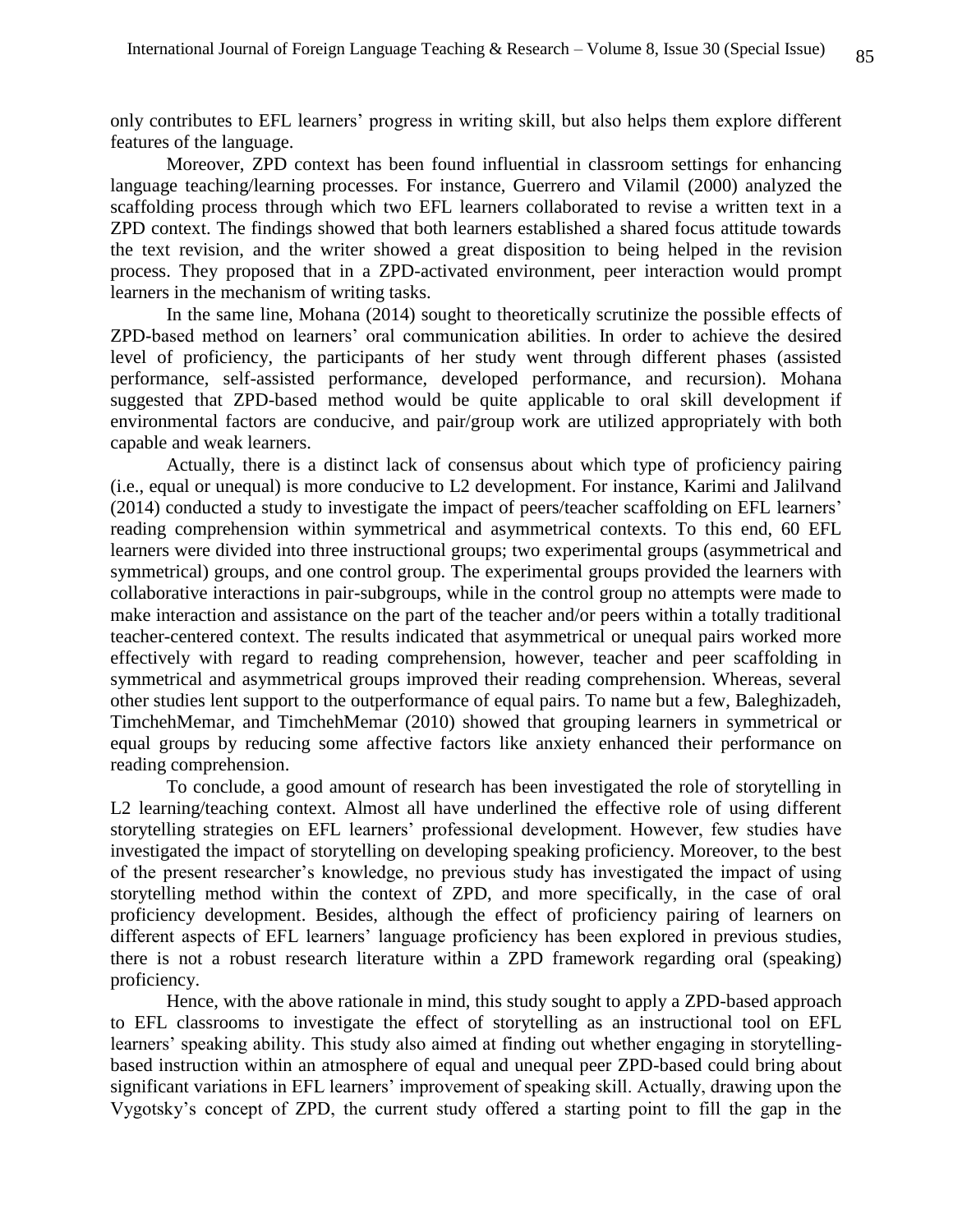literature in order to gain a deeper understanding of EFL learners' speaking skill development by implementing storytelling instruction within equal/unequal peer ZPD-based contexts.

In addition, students' attitudes towards various speaking activities and their willingness to participate in such activities together with the difficulty level of the tasks and the type of the task used by teachers are all thought to affect the extent to which students are inclined to produce oral speech in the EFL classroom (Mai, 2011). Although a significant amount of emphasis has been placed on English, many Iranian students still have trouble with developing productive skills (e.g., speaking). Thus, research is required to examine new techniques and methods for developing productive skills such as speaking. In this light, this study also explored EFL learners' attitudes towards practicing speaking in ZPD-activated learning context using storytelling method to see any change in the EFL learners' attitudes.

In order to clarify the points under investigation, the following research questions were formulated:

Q1.Does storytelling in a ZPD-activated context lead to a better development of oral (speaking) proficiency compared to storytelling in a non-ZPD learning context?

Q2.Is there any significant difference between the oral proficiency development of the L2 learners collaboratively interacting within different ZPD-based contexts of equal and unequal peers, when using storytelling method?

Q3.Does storytelling in a ZPD-activated context contribute to the development of positive attitudes in EFL learners?

### **Methodology**

### **Participants**

This study was conducted on the three classes in Asre-no English Language Institute in Isfahan, Iran. Prior to the start of the experiment, a placement test was utilized to choose a homogeneous sample of EFL participants. All the participants were female intermediate level EFL leaners, between 18 and 22 years old. They were all native speakers of Farsi. Then, the participants were assigned to three instructional groups; two experimental groups: ZPD-based equal group, ZPD-based unequal group, and one control or non ZPD-activated group, each consisting of 20 participants.

### **Instruments**

This quasi-experimental study used a pretest-posttest design. At first, an Oxford Quick Placement Test (OQPT, Oxford University Press, 2001) was used to exclude those EFL participants who were intermediate level. The test was comprised of two sections: structure and vocabulary. These two sections consisted of 60 items in multiple-choice format. The scores in OQPT could range from 0 to 60. Meanwhile, the reliability value for the test, via the Cronbach coefficient, was 0.86.

Additionally, an in-depth semistructured interview was carried out to assess students' ability to reproduce the story orally based on their own words, concerning the plot's structure of the story. The participants responded to open-ended questions and statements designed by the researcher. The participants were asked to answer questions as following based on the Freytag's (1894/1900) model of plot's structure:

1.'When and where did the story take place?'

- 2.'What can you tell me about the character(s) in the story?'
- 3.'What was the dilemma or the main conflict to be solved in the story?'
- 4.'When did the climax (turning point) take place in the story?'
- 5.'Can you discuss the falling action of the story?'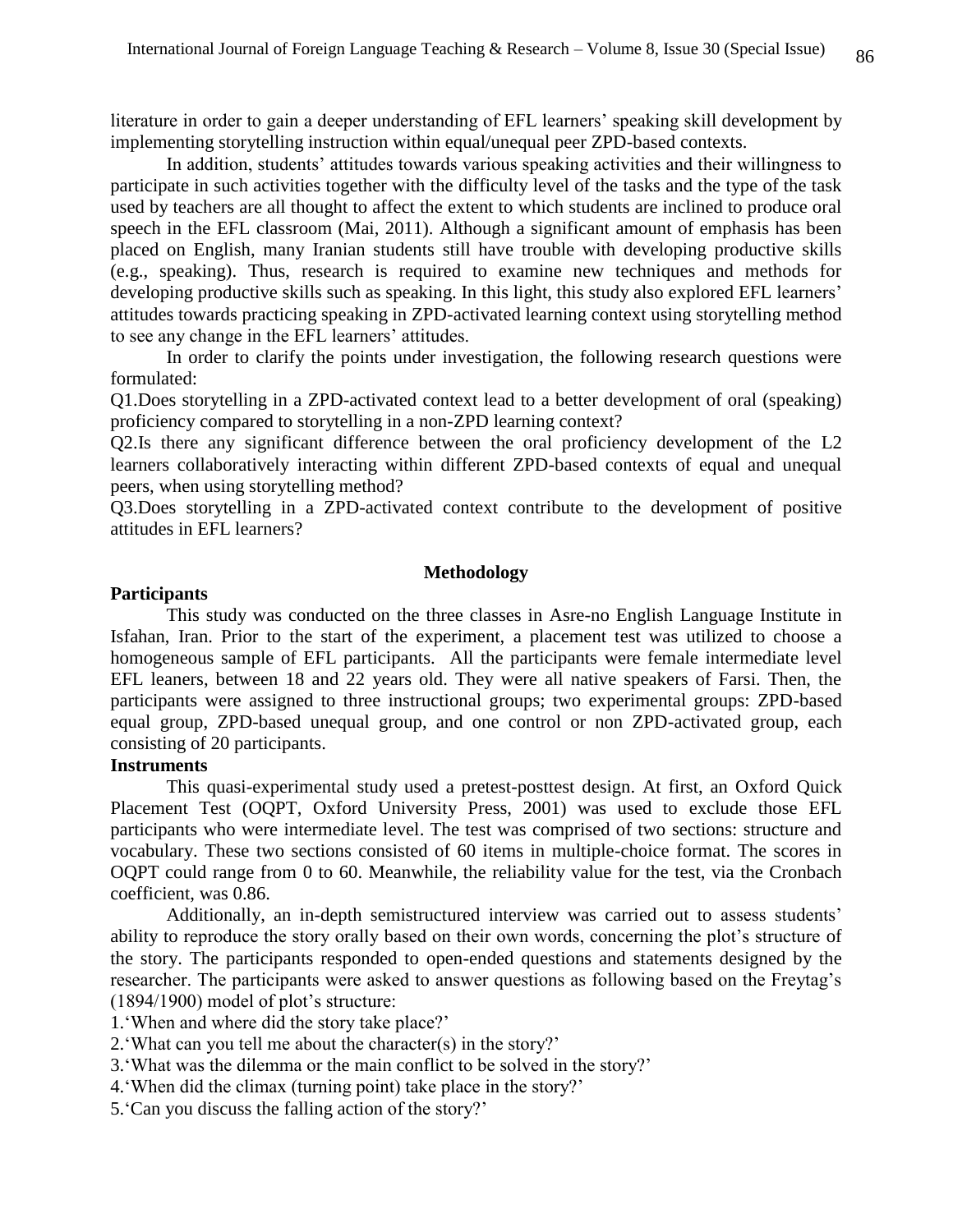6.'How is the problem resolved at the end of the story?'

The interviews took about 45 minutes in average, and were recorded. Moreover, in order to increase the reliability and validity, the data from the interview were analyzed by two raters, who were experienced EFL instructors. A speaking assessment scale, the Cambridge English Speaking Assessment Scale-Level B, based on Common European Framework of References (CEFR, 2001), was used consisting of four main constituents: grammar and vocabulary, pronunciation, discourse management, and interactive communication. It was based on a scale of 0 to 5 marks for assessing the EFL learners' speaking proficiency.

To ensure reliable results, the consistency of the two raters' evaluations was measured in the interviews by using the correlation coefficient. The correlation coefficients obtained for the two sets of the scores at the pretest and posttest were .97 and .98, which represented an acceptable interrater reliability. According to Educational Testing Service (ETS, 1982), interview tests are generally perceived as valid, since they can offer the test-taker with the chance to simulate conversation, and their format can provide the examiners with the opportunity to examine the highest level of the test-taker's ability.

Moreover, a 5-point Likert scale attitude questionnaire was used at the pretest and posttest phases to explore the respondents' attitudes towards the method of the study (see Appendix). The students in two experimental groups were subjected to this attitude questionnaire. The questionnaire included 15 statements on a continuum scale, ranging from *completely disagree* to *completely agree*. The questionnaire was developed in English, and its reliability and validity were established. The content validity of the test was determined through experts' judgments and pilot-testing to ensure that the test was carefully and accurately planned to include the required attitude items. Further, the Cronbach's alpha coefficient of the questionnaire was calculated to establish the internal reliability of the questionnaire. The reliability of the tests was about .75, which was considered an acceptable reliability for the questionnaire.

#### **Procedure**

The participants were selected from three classes at Asre-no English Language Institute in Iran. Accordingly, the participants were randomly assigned to three different instructional groups: two experimental groups (ZPD-based equal and unequal groups), and one control group (non ZPD-based group) with 20 students in each group. In order to make sure that all the three groups were homogeneous in terms of their language proficiency, the OQPT was used. Then, the three groups received the oral proficiency interviews as pretest. Prior to any storytelling session, the participants were prepared well with detailed instruction and clarification. In the experimental groups, the participants were placed into subgroups with four or five members in each subgroup. Meanwhile, the equal peers were those who had roughly similar performance on the storytellingbased oral proficiency interview test. However, the unequal peers were those who demonstrated differential levels of performance in speaking on the storytelling-based oral proficiency interview.

Treatment included three different stages: prestorytelling, while-storytelling, and poststorytelling. In the prestorytelling activity stage, the students were made familiar with the topic, activated prior knowledge, and elicited key vocabulary. In this stage, the teacher explained the purpose of the activity and demonstrated it. In the while-storytelling stage, the students were supposed to listen to the story played through the audio CD of the book, *Steps to Understanding* (Hill, 1982). Moreover, in this stage, the teacher monitored their students' processes within the group and helped them (e.g., by giving them feedback). In the poststorytelling stage, the students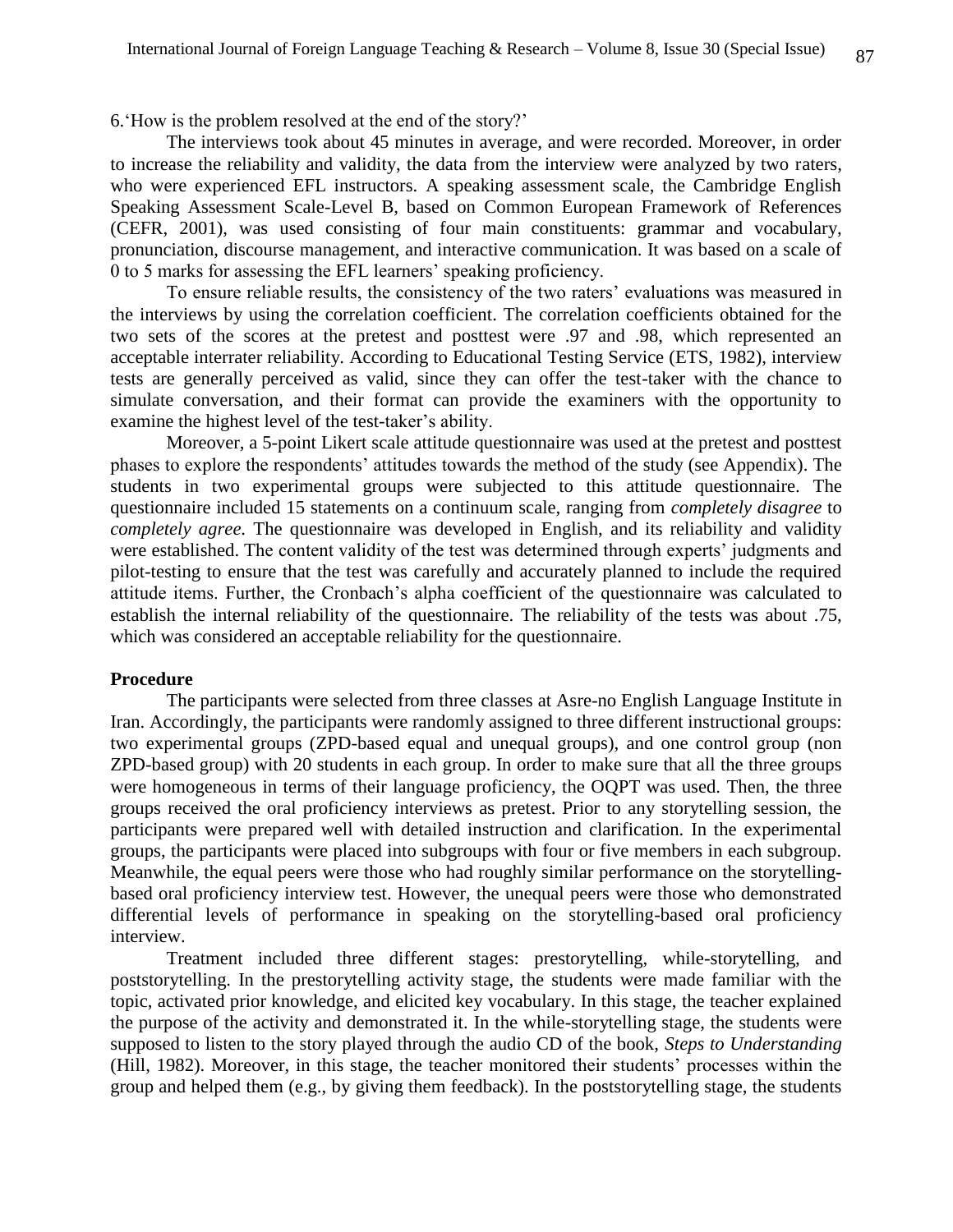read the story, paying their attention to the plot's structure of the story. The plot of a story was depicted based on Freytag's (1894/1900) model.

Then, the students summarized the main events of the story keeping in their mind the plot's structure of the story. Furthermore, the students' performances in the poststorytelling stage were evaluated through a reflective review chart. At the end of each session, each student was evaluated for three general components: preparation, organization, and presentation. Meanwhile, the four storytelling-based instruction lesson plan were used as teaching material to teach students in experimental groups during four weeks, each lesson plan was used for three sessions, 12 sessions in total. Each session lasted about 45 minutes.

In the control group, the traditional instruction of the institute was implemented. A combination of L2 input-provision and structured output was used. In fact, traditional classroom speaking practice took the form of drills, that is one student asked a question and another gave an answer. Structured output exercises such as drills and exercises in the textbook, *American English File 3* (Oxenden, Latham-Koenig, & Seligson, 2008), were used as a transitional stage between the presentation and the practice stages of each lesson plan. The production and output was essentially a teacher-controlled and non-collaborative. It focused on the correct form. In other words, there were often predetermined answers provided by the teacher.

After carrying out the treatment, the gathered data through pretest and posttest phases were then analyzed according to the analysis of covariance (ANCOVA). Moreover, a one-sample *t* test was used to analyze the data of the attitude questionnaire.

### **Results**

#### **Addressing the First Research Question**

Table 1 displays the descriptive statistics of pretest and posttest oral proficiency (speaking) scores in ZPD-activated and control (non-ZPD) groups.

| Group              | Variable | $\boldsymbol{N}$ | Min.           |    |            | Max. Mean Std.<br>Deviation Skewness Kurtosis |      |          |
|--------------------|----------|------------------|----------------|----|------------|-----------------------------------------------|------|----------|
| ZPD-               | Pretest  | 40               | $\overline{4}$ | 19 | 10.76 3.42 |                                               | .064 | $-.1.19$ |
| Activated Posttest |          | 40               | $\overline{4}$ | 19 | 12.76 4.50 |                                               | .20  | $-.99$   |
|                    | Pretest  | 20               | 6              | 19 | 11.70 4.16 |                                               | .12  | $-1.04$  |
| Control            | Posttest | 20               | 6              | 19 | 11.75 3.70 |                                               | .18  | $-1.07$  |

**Table 1.** *Descriptive statistics of oral proficiency (speaking) scores in ZPD-activated and control (Non-ZPD) groups*

As Table 1 indicates, the minimum pretest scores was 4 in the ZPD-activated group, which was low on a 20-point scale. The maximum pretest score was 19 in both groups, which were above the median score on a 20-point scale. Besides, the minimum and maximum scores of oral proficiency (speaking) were not much different across both groups. According to Table 1, the skewness and Kurtosis values in both groups were below 1.5, indicating little clustering of scores at the ends and a small degree of flatness. That is, the skewness and kurtosis values were not large, suggesting the normality of the pretest and posttest oral proficiency (speaking) scores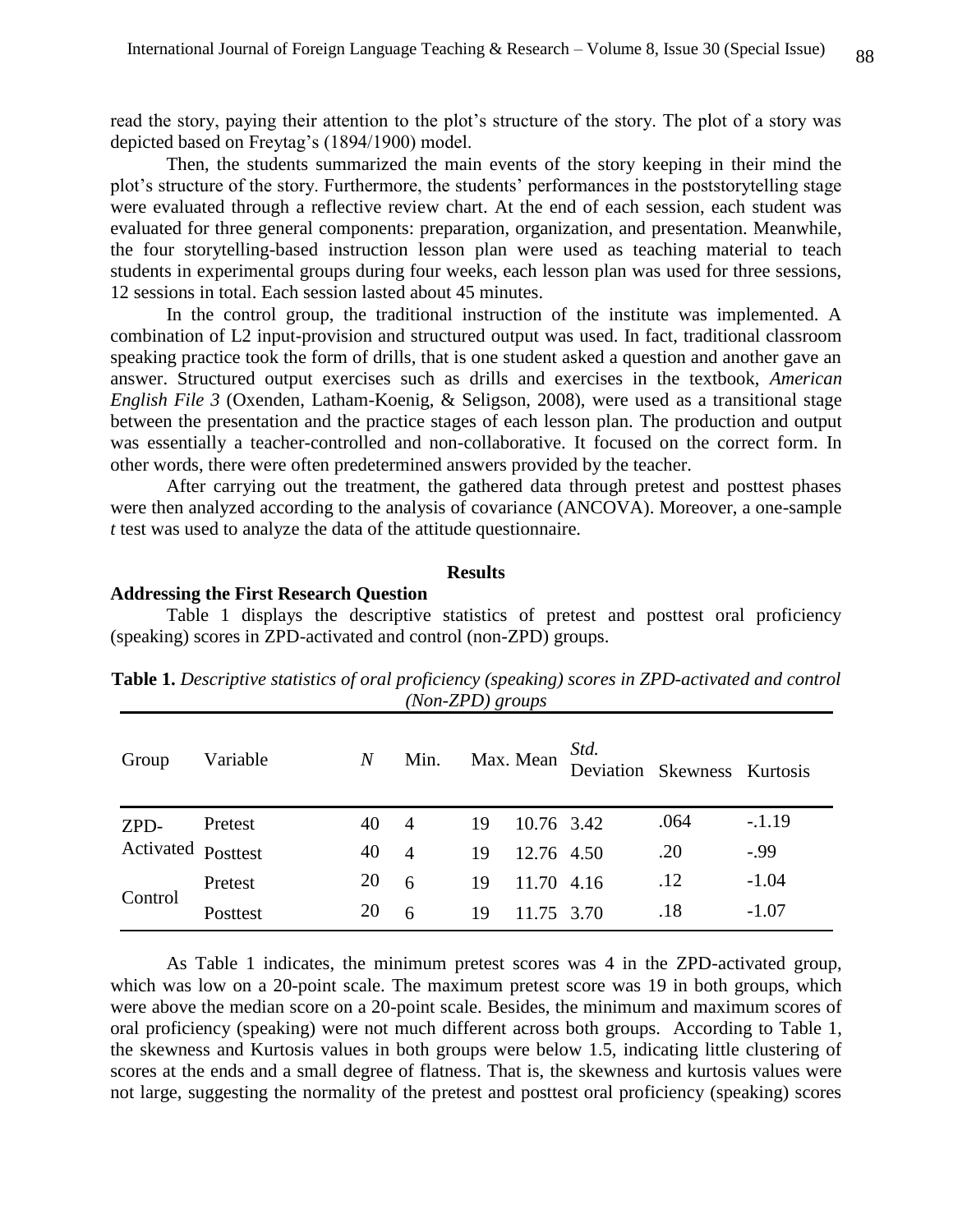in both ZPD-activated and control (non-ZPD) groups. According to Bachman and Kunnan (2005), the ratios within  $+2$  and  $-2$  indicate that the distributions tend to be mesokurtic (i.e., normal).

Moreover, the pretest mean scores of oral proficiency in the ZPD-activated and non-ZPD groups were 10.76 and 11.70, respectively. That is, the mean score difference was a not large. This result supported the homogeneity of pretest scores before the treatment. In addition, the above data demonstrates that the ZPD-activated group showed, to some extent, an increase from the pretest to posttest.

To address the first research question of the study, a one-way covariate test was conducted. The posttest scores from the interview were considered as dependent variable and the pretest speaking scores as covariate variable. Groups (ZPD-activated vs. non-ZPD) were considered as independent variables. The error was originally set at .05 when comparing groups on the speaking (oral proficiency) variable. The results of analysis of variance for the treatment effect are reported in Table 2.

| Source                 | Sum<br>Squares | οf<br>df       | Mean Square $F$ |        | Sig. | Partial<br>Squared | Eta |
|------------------------|----------------|----------------|-----------------|--------|------|--------------------|-----|
| Corrected Model        | 946.27         | $\overline{2}$ | 473.14          | 205.14 | .000 | .87                |     |
| Intercept              | 39.50          |                | 39.50           | 17.13  | .000 | .23                |     |
| Pretest                | 929.77         |                | 929.77          | 403.12 | .000 | .87                |     |
| Group                  | 50.311         |                | 50.311          | 21.81  | .000 | .27                |     |
| Error                  | 131.46         | 57             | 2.30            |        |      |                    |     |
| Total                  | 10440.25       | 60             |                 |        |      |                    |     |
| <b>Corrected Total</b> | 1077.74        | 59             |                 |        |      |                    |     |

**Table 2.** *Analysis of covariance for the treatment effect of storytelling in the ZPD-activated Context*

The results in Table 2 revealed that the treatment of the study had a significant effect on the students' posttest oral proficiency scores because the *p* value was greater than .05,  $F = 21.81$ ,  $p \geq 0.05$ . The corresponding effect size was found to be .27, which manifested that .27% of variance in the posttest scores could be explained by the group variable. That is to say, according to Table 3, as Estimated marginal means i.e., the adjusted means on the dependent variable for each of the groups, indicated, the ZPD-activated group  $(M = 13.14)$  performed better in comparison with the control group ( $M = 11.19$ ) and the marginal mean difference was large enough to have a significant treatment effect. That is to say, storytelling in a ZPD-activated context led to a better development of oral proficiency.

|                                    |       | <b>Lable 5.</b> Estimate margin means for both groups |                         |             |
|------------------------------------|-------|-------------------------------------------------------|-------------------------|-------------|
| Group                              |       |                                                       | 99% Confidence Interval |             |
| (Activated/Non- Mean<br>Activated) |       | <i>Std.</i> Error                                     | Lower Bound             | Upper Bound |
| Control                            | 11.19 | .34                                                   | 10.50                   | 11.87       |
| ZPD-Activated 13.14                |       | .24                                                   | 12.66                   | 13.62       |

**Table 3.** *Estimate margin means for both groups*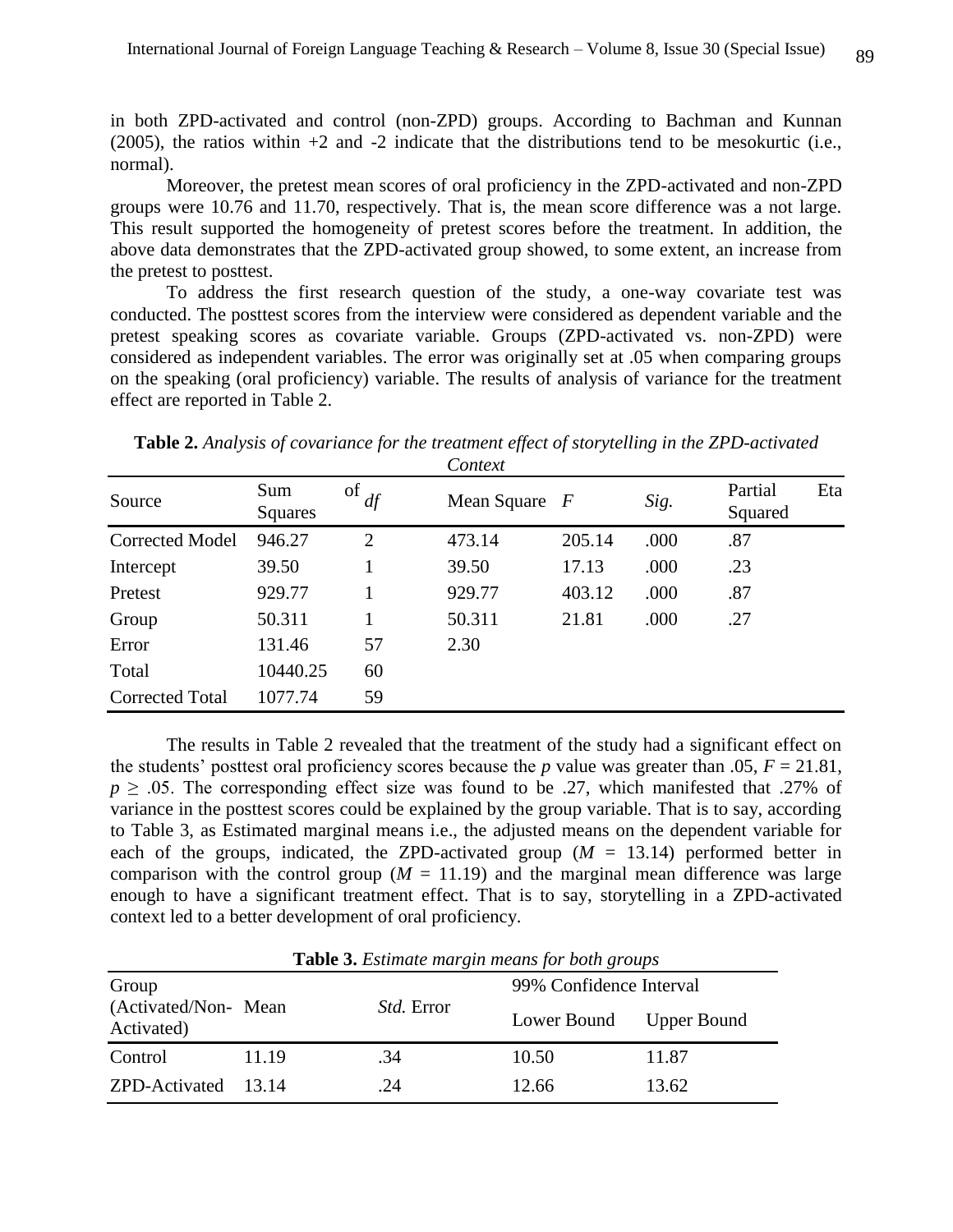#### **Addressing the Second Research Question**

Table 4 displays the descriptive statistics for the participants' scores on the speaking for equal peer ZPD-activated and unequal peer ZPD-activated groups before and after the treatment.

| Group                  | Variable | $\boldsymbol{N}$ | Min.           |    | Max. Mean  | <i>Std.</i><br>Deviation | Skewness Kurtosis |          |
|------------------------|----------|------------------|----------------|----|------------|--------------------------|-------------------|----------|
|                        | Pretest  | 20               | $\overline{4}$ | 18 | 10.22 4.81 |                          | .13               | $-.1.19$ |
| Equal peer<br>Posttest |          | 20               | $\overline{A}$ | 19 | 12.02 5.33 |                          | .013              | $-1.47$  |
| Unequal                | Pretest  | 20               | $\overline{4}$ | 19 | 11.30 4.44 |                          | .058              | $-1.25$  |
| peer                   | Posttest | 20               | 8              | 19 | 13.70      | 3.42                     | .10               | $-1.18$  |

**Table 4.** *Descriptive statistics on the speaking scores of equal peer ZPD-activated and unequal peer ZPD-activated groups*

The pretest mean score in the equal peer ZPD-activated and unequal peer ZPD-activated groups were 10.22 and 11.30, respectively. This shows that the difference was not very great. However, the posttest mean scores in the equal peer ZPD-activated and unequal peer ZPDactivated groups were 12.02 and 13.70, respectively. That is, the difference was much larger. The unequal peer ZPD-activated group received a higher mean score on the posttest ( $M = 13.70$ ,  $SD =$ 3.42).

To address the second research questions, a one-way analysis of covariate test was conducted. The posttest speaking scores from the interview in the equal and unequal peer groups were considered as dependent variable and pretest speaking scores as covariate variable. Group (equal vs. unequal peer) was considered as independent variable. The results of analysis of variance for the treatment difference (difference between the oral proficiency development of the L2 learners interacting within the equal peer and unequal peer ZPD-activated groups) are reported in Table 5.

| Source                 | Type III Sum $_{df}$<br>of Squares |                | Mean Square $F$ | $\overline{\phantom{0}}$ | Sig. | Partial<br>Squared | Eta |
|------------------------|------------------------------------|----------------|-----------------|--------------------------|------|--------------------|-----|
| <b>Corrected Model</b> | 681.15                             | $\overline{2}$ | 340.57          | 114.20                   | .000 | .861               |     |
| Intercept              | 62.92                              |                | 62.92           | 21.10                    | .000 | .363               |     |
| Pretest                | 653.09                             |                | 653.09          | 218.99                   | .000 | .855               |     |
| Group                  | 5.024                              |                | 5.024           | 1.68                     | .202 | .044               |     |
| Error                  | 110.34                             | 37             | 2.98            |                          |      |                    |     |
| Total                  | 7409.25                            | 40             |                 |                          |      |                    |     |
| <b>Corrected Total</b> | 791.49                             | 39             |                 |                          |      |                    |     |

**Table 5.** *Analysis of covariance for the treatment effect of storytelling on the posttest speaking scores in the equal peer and unequal peer groups*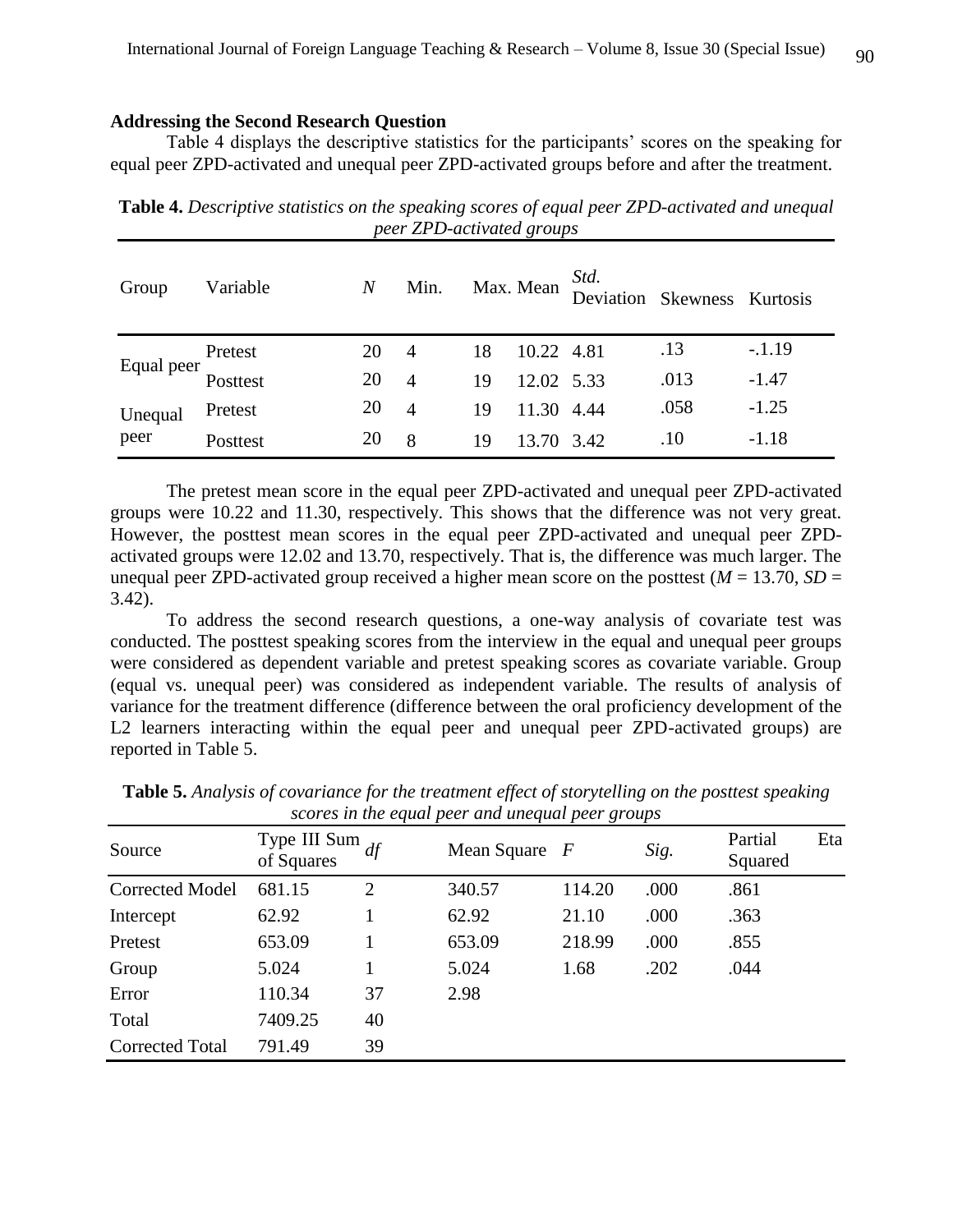The results in Table 5 revealed that the treatment of the study did not make a significant difference in the posttest speaking scores in the two groups,  $F(1, 37) = 1.68$ ,  $p = .202$ . The effect size was also found to be .044, which was very small. Thus, there was no significant difference between the oral proficiency developments of the EFL learners interacting within the equal and unequal peer ZPD-activated context.

### **Addressing the Third Research Question**

|               |       |       |       | <i>LPD-activated groups</i> |           |                 |          |
|---------------|-------|-------|-------|-----------------------------|-----------|-----------------|----------|
|               | $\,N$ | Min.  | Max.  | Mean                        | Std.      | <b>Skewness</b> | Kurtosis |
|               |       |       |       |                             | Deviation |                 |          |
| Pretest-Equal | 20    | 36.00 | 65.00 | 49.25                       | 8.03      | 0.40            | $-0.51$  |
| Posttest-     | 20    | 40.00 | 71.00 | 54.75                       | 10.82     | 0.11            | $-1.50$  |
| Equal         |       |       |       |                             |           |                 |          |
| Pretest-      | 20    | 36.00 | 68.00 | 53.60                       | 6.80      | $-0.12$         | 1.92     |
| Unequal       |       |       |       |                             |           |                 |          |
| Posttest-     | 20    | 41.00 | 72.00 | 59.40                       | 8.51      | $-0.045$        | $-0.51$  |
| Unequal       |       |       |       |                             |           |                 |          |
| ZPD-          | 40    | 36    | 68    | 51.42                       | 7.66      | 0.036           | $-0.13$  |
| Activated     |       |       |       |                             |           |                 |          |
| Pretest       |       |       |       |                             |           |                 |          |
| ZPD-          | 40    | 40    | 72    | 57.07                       | 9.89      | $-0.10$         | $-1.07$  |
| Activated     |       |       |       |                             |           |                 |          |
| Posttest      |       |       |       |                             |           |                 |          |

**Table 6.** *Descriptive statistics of attitude data in the equal peer ZPD-activated and unequal peer ZPD-activated groups*

As Table 6 indicates, the attitude mean scores of the participants in the equal peer ZPDactivated and unequal peer ZPD-activated groups in the pretest were 49.25 and 53.60, respectively. However, the attitude mean scores in the posttest in the equal and unequal peer groups were 54.75 and 59.40, respectively. That is to say, attitudes mean scores increased from the pretest to the posttest in the both groups. Taken together, the attitude mean score increase in the ZPD-activated group (which included both equal and unequal peer groups) from the pretest (51.42) to the pretest (57.07) was noticeable, indicating some improvement from the pretest to the posttest phase.

To address the third research question of the study, a paired *t* test was conducted between the pretest and posttest scores obtained from the attitude questionnaire in the ZPD-activated group. The results are reported in Table 7.

**Table 7.** *Paired samples t-test between pretest and posttest attitudes scores in the ZPD-activated group*

|          |      | <b>Paired Differences</b> |               |                 |            |    |      |
|----------|------|---------------------------|---------------|-----------------|------------|----|------|
| Variable | Mean | Std.<br>Deviation         | Std.<br>Error | 95%<br>Interval | Confidence | df | Sig. |
|          |      |                           |               | Lower           | Upper      |    |      |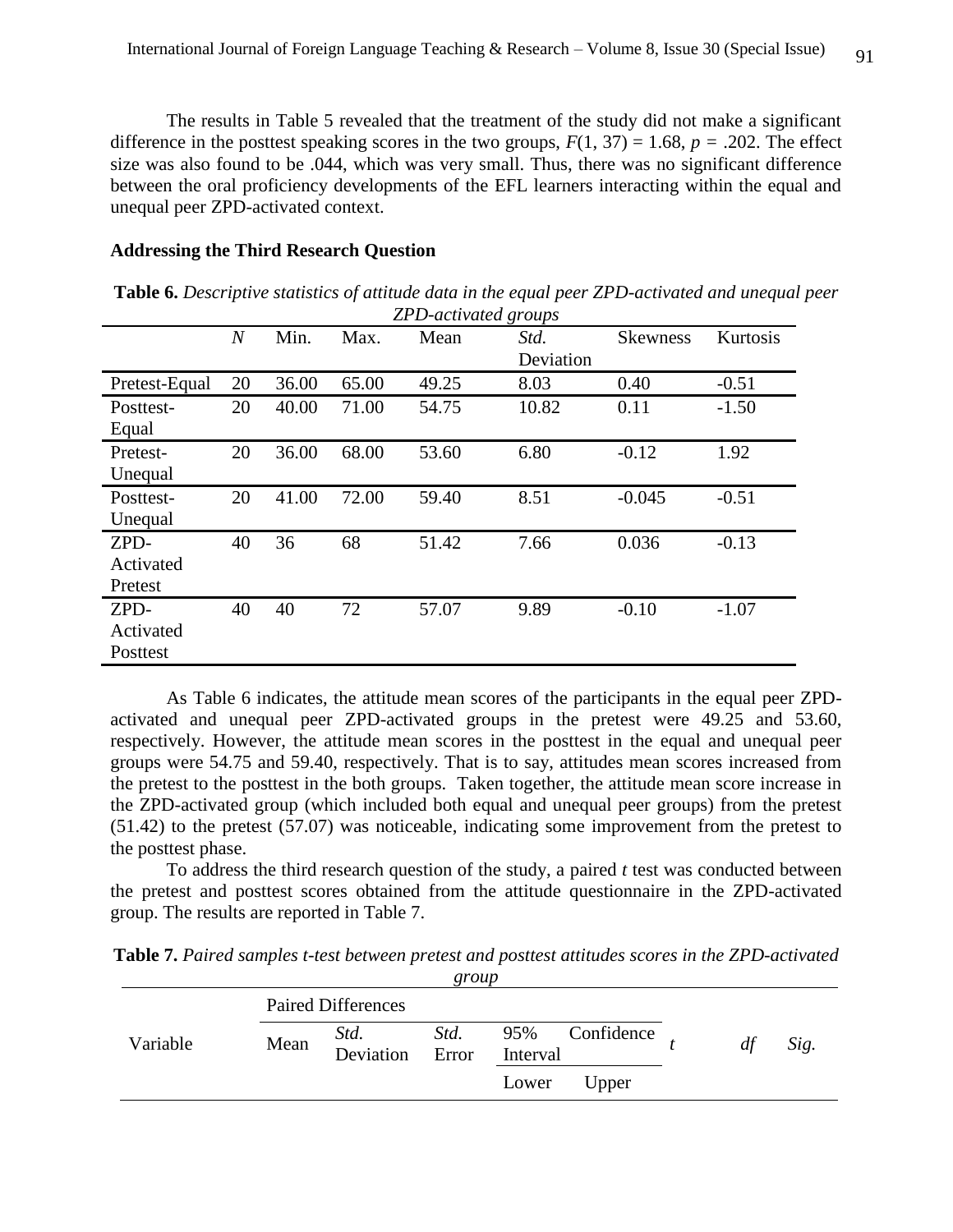| Attitude Pretest- -5.65 4.53 .716 -7.09 -4.20 -7.88 39 .000<br>Posttest |  |  |  |  |  |  |  |
|-------------------------------------------------------------------------|--|--|--|--|--|--|--|
|-------------------------------------------------------------------------|--|--|--|--|--|--|--|

According to the Table 7, the mean score increase between the pretest and posttest was large (-5.65), stretching from a lower bound of -7.09 to an upper bound of -4.20 (with a 95%t confidence interval). That is to say, there was a significant difference between the pretest and posttest means of attitude scores,  $t(39) = -7.88$  (\* $p < .05$ ). Thus, storytelling in a ZPD-activated context contributed to the development of positive attitudes in EFL learners.

#### **Discussion**

The findings of this study revealed positive outcomes, both in terms of the students' oral proficiency and attitudes towards storytelling method in speaking classrooms. Regarding the first research question, the results of this study revealed that using storytelling method in the experimental groups significantly improved the EFL learners' speaking skill. This could be attributed to the lack of group dynamics in the control group. In fact, the traditional teaching method was teacher-fronted and less opportunity was given to the EFL students to interact and practice their speaking skills in L2 classrooms. In contrast, the storytelling-based instructions in the experimental groups increased the EFL students' social interactions and collaboration with more capable peers and the teacher in the classroom. Such instructions provided them with comprehensible and authentic input and offered them opportunities to work on the speaking skill through meaningful and contextualized activities. Actually, through the dynamic process of storytelling within ZPD-activated contexts, the EFL learners' learning was mediated by the teacher-led feedback and/or peer-peer collaborative work. Moreover, through the dynamic mechanism of scaffolding, the EFL learners' co-constructive knowledge of speaking was internalized, which in turn assisted the learners in experimental groups to improve their oral proficiency.

These results of the present study strengthen the findings of previous research (e.g., Hsu, 2010), who suggested that through the use of storytelling activities, language learners produced longer and more complex sentences in their L2 oral reproduction when they were interviewed, since they did not passively listen to stories during the instruction. Rather, they had the opportunity to retell the stories they heard, and put into practice the new vocabulary items and sentence structures exposed to them during the storytelling-based instruction.

Regarding the second research question, which was intended to investigate the efficacy of EFL learners' collaborative interactions within equal ZPD-based proximal contexts on their development of speaking skill as compared to the unequal ZPD-based proximal contexts, based on the results of this study, there was no significant difference between the speaking skill development of EFL learners' engaged in ZPD-based interactions of equal and unequal peers. That is to say, the mediating role of interaction in line with scaffolding mechanism exerted an impact on the EFL students' speaking proficiency development, both more capable and less capable peers actively participated in the dynamic reciprocal process of scaffolding and coconstructed a shared knowledge through collaborative interactions. This result highlighted the nature of interaction per se. It can also be argued that the learners were not so different in terms of proficiency levels and there was not a large cognitive gap between the two groups, therefore, the participants in both experimental groups had the same levels of scaffolding to each other, which in turn helped their partners similarly effective to improve within their ZPD.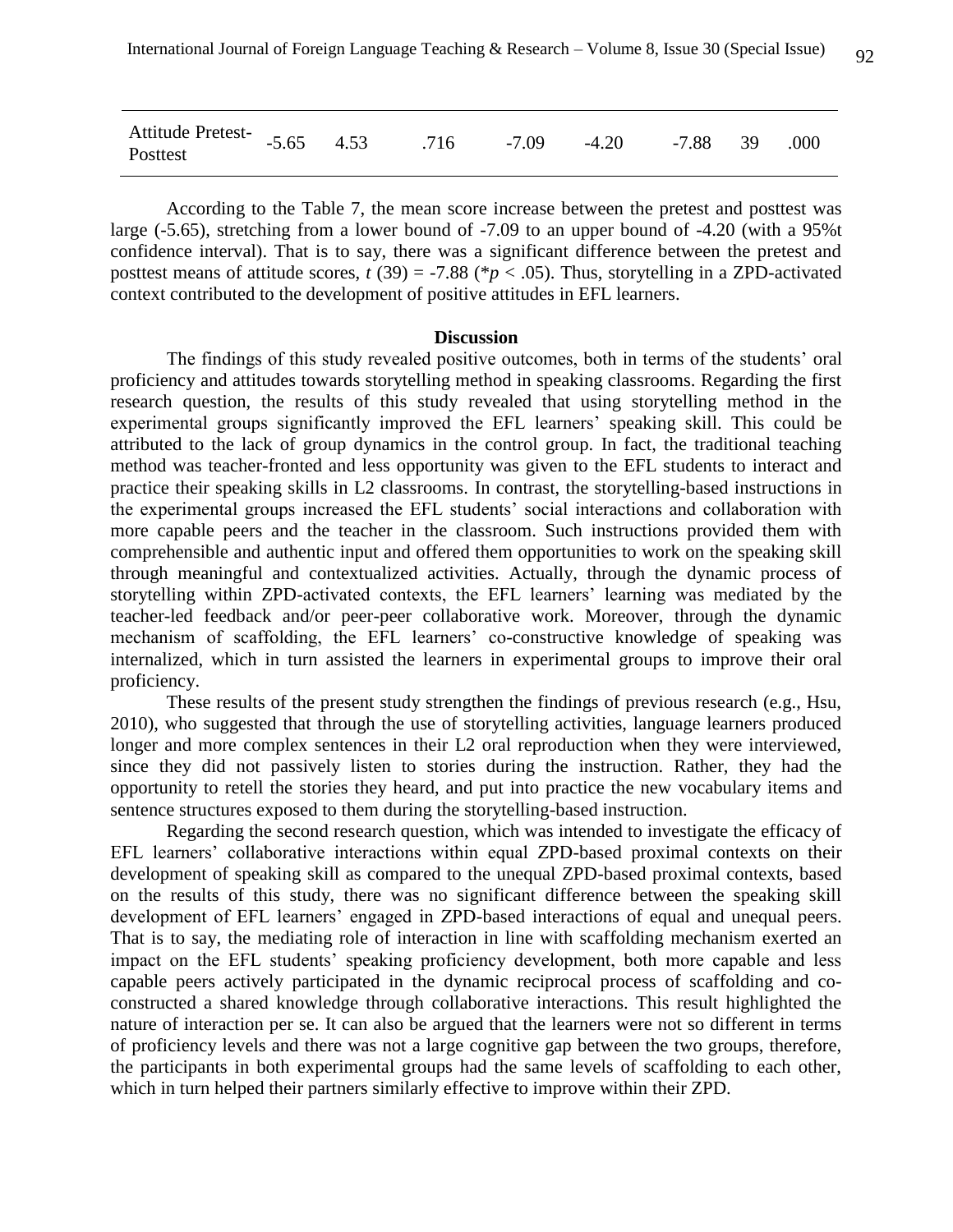The above-mentioned results seem to echo the notion of peer's interaction in a few earlier studies, for instance, Rahimi Domakani and Felfelian (2012), which compared the effectiveness of the ZPD-based proximal context of equal/unequal peer interactions and the traditional method of teaching on interlanguage pragmatic development of EFL learners. The results showed that whereas both the equal and unequal peer ZPD groups outperformed the control group, no statistically significant difference between equal and unequal peer ZPD groups was found. The results indicated that interlanguage pragmatic was developed in the light of peer's collaborative interactions and the mediation provided by peer-peer interaction.

However, the above results of the present study hold rather contradictory views with some other previous studies such as Storch (2002) and Wu (2008), which have donated more credit to the effectiveness of mixed-ability settings on L2 development. Collaborative interaction in such a setting can be considered as a mutual win in which provides all the learners with opportunities for cognitive development. In fact, due to the scarcity of current research, it still remains as a matter of controversy to make a strong generalization on the best type of proficiency pairing which is more conducive to different aspects of L2 development.

The third research question sought to find out whether storytelling method in ZPDactivated contexts would contribute to the development of positive attitudes in EFL learners. The results of this study revealed the significant attitude improvement from the pretest to the posttest phase in both experimental groups, similarly. Actually, ZPD-activated proximal context created a non-threatening, more comfortable, and lively classroom atmosphere that promoted the use of English and allowed the EFL students to experience the specific dynamics of collaborative work. The storytelling method within ZPD-activated context created a low-anxiety classroom atmosphere, which was more conductive to learning. Items such as 'I feel more confident in speaking having the storytelling-based instruction' and 'Storytelling-based instruction in class is more interesting than the traditional instruction' received a high percentage of agreement. In fact, the EFL students enjoyed learning English using storytelling method, because it provided opportunities for them to practice their oral (listening and speaking) skills, motivated them to learn new vocabulary and structure, as well as promoted their self-confidence.

The above results are broadly in line with the results of previous research by Ampha (2013), which aimed to examine the students' attitudes towards storytelling-based instruction. Based on the results of the qualitative data through an open-ended questionnaire, using storytelling-based instruction helped to develop the students' positive attitudes.

#### **Conclusion**

One major conclusion was the positive effect of using storytelling-based instruction within ZPD-activated contexts on improving oral proficiency (speaking skill). The outperformance of ZPD-activated groups, compared with the control group (non-ZPD activated group), may be attributed to the interactional affordances to the ZPD-activated groups, which were not offered to the control group. During the instruction, the ZPD-activated groups had opportunities for interaction and collaborative learning, which were not highly illustrated in the control group. Actually, the traditional instruction in the control group provided less opportunity for the participants to interact. Thus, the traditional instruction was inadequate in assisting them to arrive at a parallel speaking skill development in L2.

In addition, the results of this study suggest that both equal and unequal proximal context can similarly result in the speaking skill development of EFL learners. This shows the structure of group is not so important as the nature of interaction. That is, interaction per se can majorly bear an impact on EFL learners' speaking proficiency development, either in form of interaction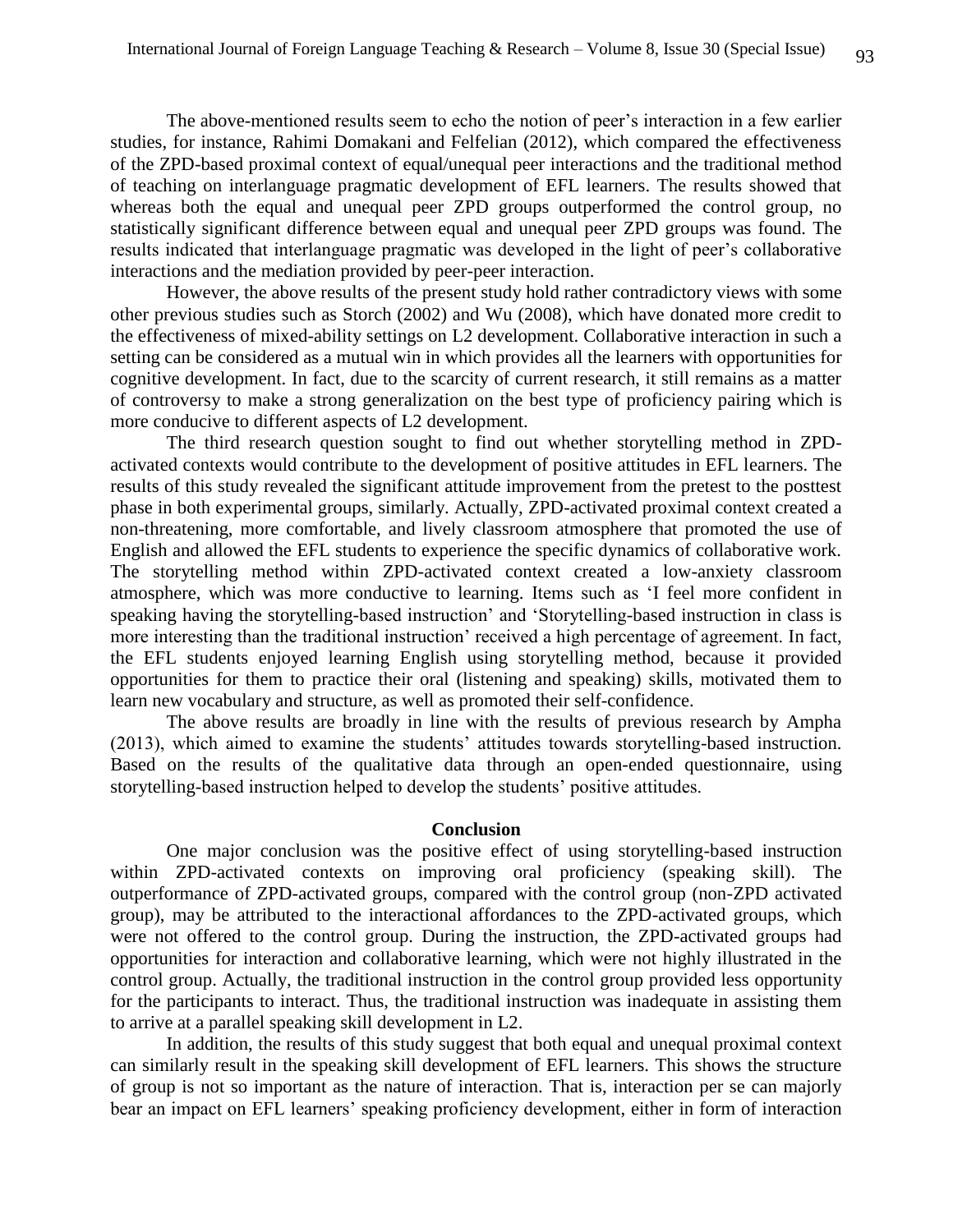between more capable peers with less capable peers or interaction between the same level peers. Peer-peer interaction at the optimal level, regardless of diversity within the group, can offer highly optimal chances to all learners' cognitive development. Both more capable peers and peers with the same level of cognitive performance can help other peers overcome their cognitive obstacles in a ZPD-based approach and give rise to a multitude of oral skills practices.

Moreover, it was found that the storytelling-based instruction enhanced the EFL learners' attitudes towards the course. This may be attributed to the fact that a positive sense of interaction provided a productive and low-anxiety atmosphere in the classroom, helping the EFL students gain confidence. The instruction assisted students to boost their confidence and enhance their attitudes towards the language learning context, and particularly, practicing speaking skill in such a context.

The above results suggest that storytelling-based instruction through ZPD-based groupwork are complementary tools in bridging the gap between language study and language use and creating a positive classroom atmosphere resembling real-life world in which individual leaners exchange ideas and interact with their peers. Therefore, this study opens up the possibility for further trials using this method (storytelling) within this specific context (ZPD-based context). Finally, it is highly suggested that these tools become a part of the teaching process to add color to teacher's irreplaceable classic role, not to vanish its color; which is actually quite multifaceted role. When it comes to challenging and inspiring students to learn, providing moral guidance, to being a role model who making social contributions and encouraging intellectual growth.

### **References**

Abdollahpour, Z., & Asadzadeh, N. (2012). The impact of exposure to digital flash stories on Iranian EFL learners' written reproduction of short stories. Canadian Journal on Scientific and Industrial Research, 3(2), 40-53.

Ampha, J. (2013). A study of the effectiveness of storytelling-based instruction to enhance English listening and speaking skills of sixth grade students. Unpublished master's thesis, Srinakharinwirot University, Graduate School, Bangkok, Thailand.

Bachman, L. F., & Kunnan, A. J. (2005). Statistical analyses for language assessment (Workbook and CD-ROM). Cambridge: Cambridge University Press.

Baleghizadeh, S., TimchehMemar, H., & TimchehMemar, A. (2010). The effect of symmetrical versus asymmetrical scaffolding on English reading comprehension of EFL learners. Studies in Literature and Language Journal, 1(7), 104-111.

Camarillo, C. L. L., Valdivia, P. J. M., & Sánchez, F. C. (2008). Does storytelling improve reading to young learners? Cancún, Mexico: Departamento de Lenguay Educación, Universidad de Quintana Roo.

Council of Europe. (2001). Common European framework of reference for languages: Learning, teaching, assessment. Cambridge, UK: Cambridge University Press.

Doolittle, P. E. (1995) Understanding cooperative learning through Vygotsky's Zone of Proximal Development. Paper presented at the Lilly National Conference on Excellence in College Teaching. Columbia, SC.

Educational Testing Service (1982). Oral proficiency testing manual. Princeton, NJ: Educational Testing Service.

Freytag, G. (1900). Freytag's technique of the drama: An exposition of dramatic composition and art (3rd ed.). (E. J. MacEwan, Trans.). Chicago: Scott, Foresman and Company, LCCN. (Original work published 1894)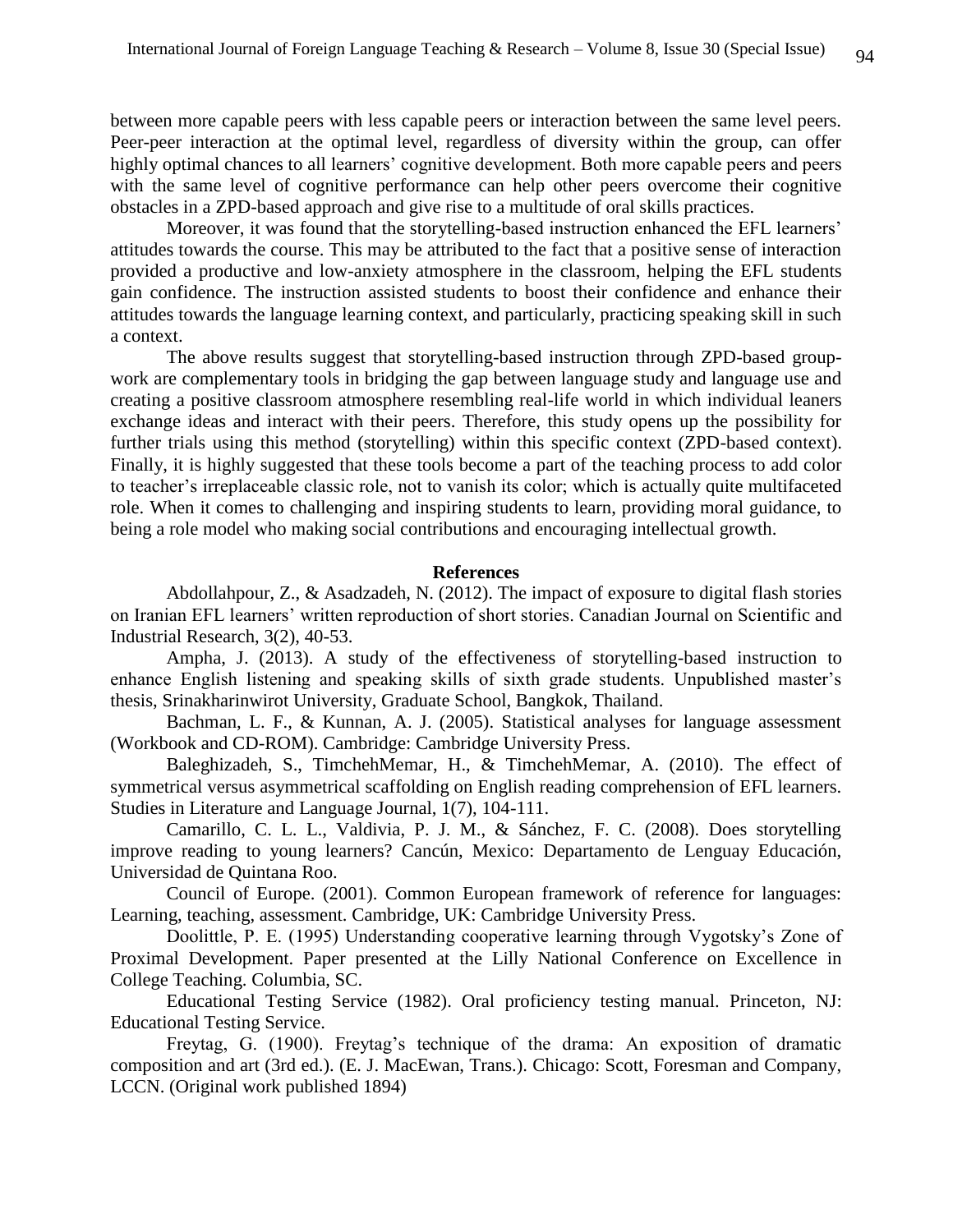Guerrero, C. M., & Villamil, O. S. (2000). Activating the ZPD: Mutual scaffolding in L2 peer revision. The Modern Language Journal, 84, 51-68.

Hill, L. A. (1982). Steps to Understanding. Oxford: Oxford University Press.

Hsu, Y. (2010). The influence of English storytelling on the oral language complexity of EFL primary students. Unpublished master's thesis, National Yunlin University of Science & Technology. Yunlin.

Karimi, L., & Jalilvand, M. (2014). The effect of peer and teacher scaffolding on the reading comprehension of EFL learners in asymmetrical and symmetrical groups. The Journal of Teaching Language Skills (JTLS), 5(4), 1-17.

Lantolf, J. P. & Thorne, S. L. (2006). Sociocultural theory and the genesis of second language development. Oxford: Oxford University Press.

Larsen-Freeman, D. (2000). Techniques and principles in language teaching (2nd ed.). New York: Oxford University Press.

Lidz, C.S. (1992). Dynamic assessment: some thoughts on the model, the medium, and the message. Learning and Individual Differences, 4, 125-136.

Mai, R. (2010). Teacher cognition in corrective feedback in Japan. System, 39, 451-467. McDonough, J., & Shaw, C. (1993). Materials and methods in ELT. Oxford: Blackwell.

Mohana, G. (2014). Enhancing the speaking skill of second language learners through Zone of Proximal Development (ZPD). Golden Research Thoughts, 3(11), 1-6.

Numpaque, N. R. B., & Rojas, M. A. G. (2010). TPR storytelling: A key to speak fluently in English. Cuadernos de Lingüística Hispánica, 15, 151-162.

Oxenden, C., Latham-Koeing, C. & Seligson, P. (2008). American English file (student book 3). Oxford: Oxford University Press.

Rahimi Domakani, M., & Felfelian, S. (2012). L2 learner interlanguage pragmatic development within ZPD activated proximal context. Paper presented at the First Conference on Interdisciplinary Approaches to Language Learning and Teaching, Mashhad, Iran.

Storch, N. (2002). Patterns of interaction in ESL pair work. Language Learning, 52(1), 119-58.

Tong-Fredericks, C. (1984). Types of oral communication activities and the language they generate: A comparison. System, 12, 133-134.

Vygotsky, L. S. (1962). Thought and language. Cambridge, Massachusetts: MIT Press.

Vygotsky, L. S. (1978). Mind in society: The development of higher psychological processes. In M. Cole, V. John-Steiner, S. Scribner & E. Souberman. (Eds.). (A. R. Luria, M. Lopez-Morillas & M. Cole [with J. V. Wertsch], Trans.). Cambridge, Mass.: Harvard University Press. (Original work published 1930-1934)

Vygotsky, L. S. (1998). The problem of age. In R.W. Rieber (Ed.), The collected works of L. S. Vygotsky (Vol. 5), Child Psychology (pp. v-xv). New York: Plenum.

Wu, M. Y. (2008). The impact of English proficiency on college learners' meaning negotiation in a Chinese EFL context. Unpublished master's thesis, Lanzhou University.

Wood, D., Bruner, J., & Ross, G. (1976). The role of tutoring in problem-solving. Journal of Child Psychology and Psychiatry, 17, 89-100.

Wright, A. (2004). Storytelling with children: Resource books for teachers. Oxford: Oxford University Press.

Zipes, J. (2012). The cultural evolution of storytelling and fairy tales: Human communication and memetics. Princeton: Princeton University Press.